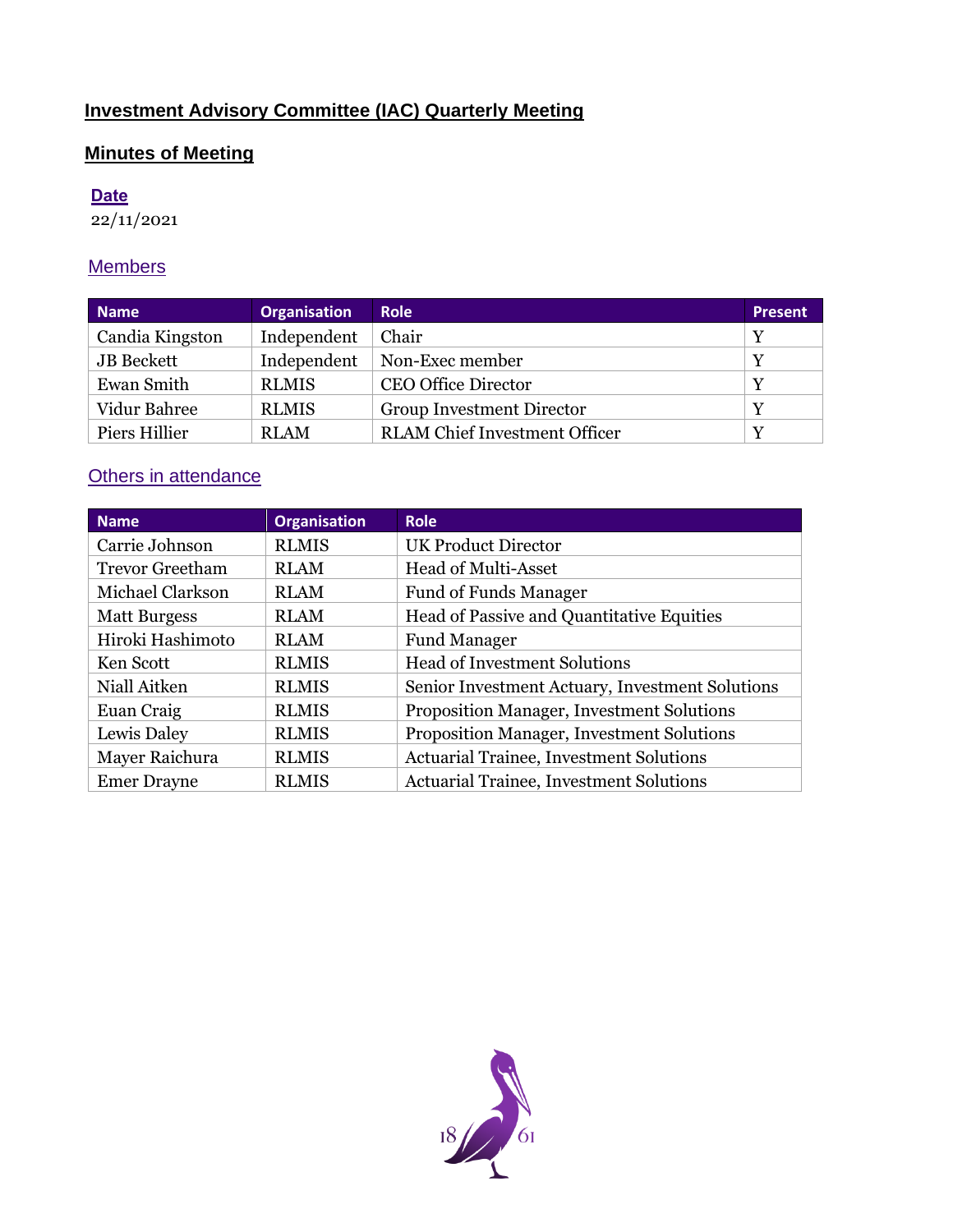#### **Owner**

#### 1. **REVIEW OF PREVIOUS MINUTES**

Comments were made regarding potential changes needed to the minutes of 28/09/2021. Niall Aitken confirmed the requested changes would be made and uploaded to the website as required. Ewan Smith confirmed that no conflicts of interest existed as a result of him being a member of both the Investment Governance Committee (IGC) and the Investment Advisory Committee (IAC).

#### 2. **RI UPDATE**

Lewis Daley provided an update to the committee on the ongoing Responsible Investment (RI) and Climate Change developments across Royal London.

He highlighted the positive feedback from advisers surrounding the launch of the ESG tilts. Euan Craig reiterated this point, noting that strong short-term performance may also have played a factor in improved adviser sentiment. It was noted that adviser awareness of ESG considerations has improved, however there may still be more room for education to ensure the best outcomes are achieved for both clients and scheme members.

Vidur Bahree and Ewan Smith questioned the competitive position of Royal London regarding the RI environment. Lewis Daley noted that further industry engagement with risk profiling companies was required to provide further/a more detailed insight into the developments taken by Royal London with regards to ESG factors. Carrie Johnson highlighted the usefulness of understanding the factors favored by assessment and rating agencies such as AKG.

Piers Hillier highlighted his appreciation on the steps taken in 2021 to embed ESG considerations within the proposition. He noted the improvements in the data availability front, but it was collectively agreed that further effort to promote companies to be as transparent as possible was required.

Lewis Daley acknowledged the data improvements although mentioned there are still some limitations around establishing a baseline to measure our climate progress against. Lewis also noted the lack of data available to implement targets at a cross asset level. Ewan Smith acknowledged some of the industry challenges as data expands and the speed of which data quality will improve. He raised the point that clear communication to the market is key.

Candia Kingston challenged the use of derivatives within the proposition, as they provide less ability to engage with companies in comparison to direct holdings. Piers Hillier provided reassurance that most of the exposure is held directly, and the use of derivatives would be an overlay for tactical weightings. Piers added that this creates less transactional costs in trading every month and therefore a better customer outcome.

JB Beckett noted that the market transition to net zero involves uncertain assumptions, so the reliance on this target may need to be used carefully. JB also highlighted the uncertainty around how much tracking error budget may be needed to meet our stated climate targets, as the net zero benchmark evolves.

CK

LD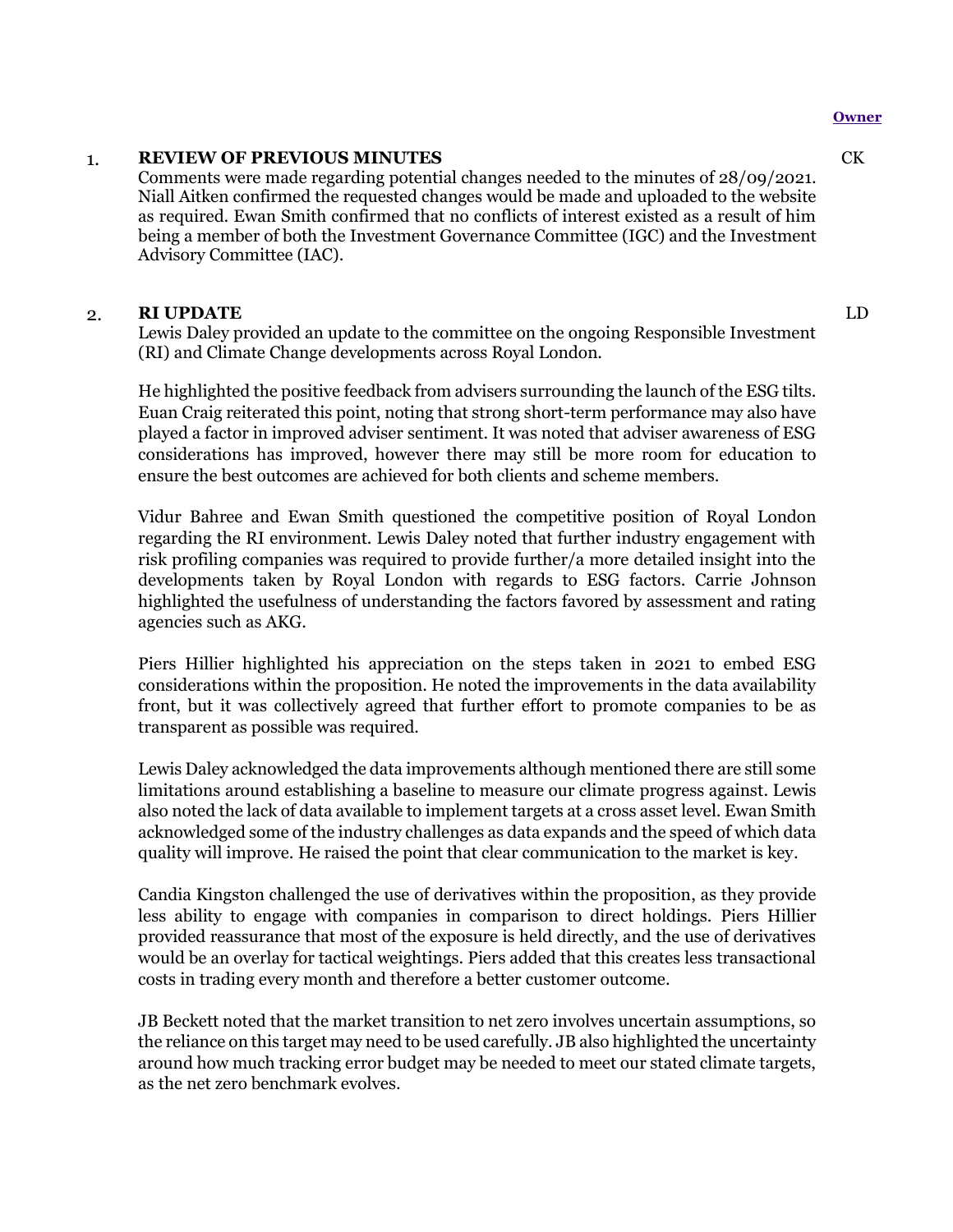JB also spoke about Royal London's investment philosophy and beliefs around responsible investment and felt this needed to be articulated slightly better to describe the underlying work being completed in this area.

The committee also discussed the engagement strategy that is publicly available and agreed that this may need updating to align with the engagement process and benefits seen by this process.

#### 3. **STRATEGIC PACK**

Niall Aitken provided an update to the committee on the strategic positioning of the Governed Range. He highlighted updates made to the pack which included further analysis regarding changes to Moody's Analytics model. This quarter sees a change to the way inflation is modelled by Moody's Analytics, moving from a 'market implied' basis to one based on long-term economic forecasts of inflation.

#### Governed Portfolios

All portfolios are within their target ranges for real volatility.

#### Governed Retirement Income Portfolios (GRIPs)

All portfolios remain within their target ranges for the income risk metric. GRIP 2 continues to flag amber on the fund risk metric as it nears the top of the allowable range. An increase of around 2%-3% in sustainability scores on a real basis can be seen since the last quarter which is largely driven by the inflation modelling changes.

The committee requested further analysis regarding customer behavior for those entering drawdown and in investment pathways. It was noted that this would be included as part of the ongoing investment pathways review in the future.

The committee welcomed the strategic asset allocation (SAA) comparison with competitors across Individual pensions, Workplace pensions and Decumulation areas. Niall Aitken highlighted the importance in understanding what drives differences in performance between the Governed Range and key competitors alternatives. It was noted that this comparison would be updated on a quarterly basis to highlight the strategic developments across the industry.

Candia Kingston questioned the UK exposure within the Portfolios. Niall Aitken reassured the committee that extensive analysis was carried out to determine the most appropriate/optimal asset allocation, noting that the exposure would be reviewed under the upcoming SAA review. It was noted that further analysis surrounding country positioning and the relationship between SAA and TAA would be added to the pack for future meetings.

#### 4. **PERFORMANCE PACK**

All data is at end September 2021.

#### *Governed Range*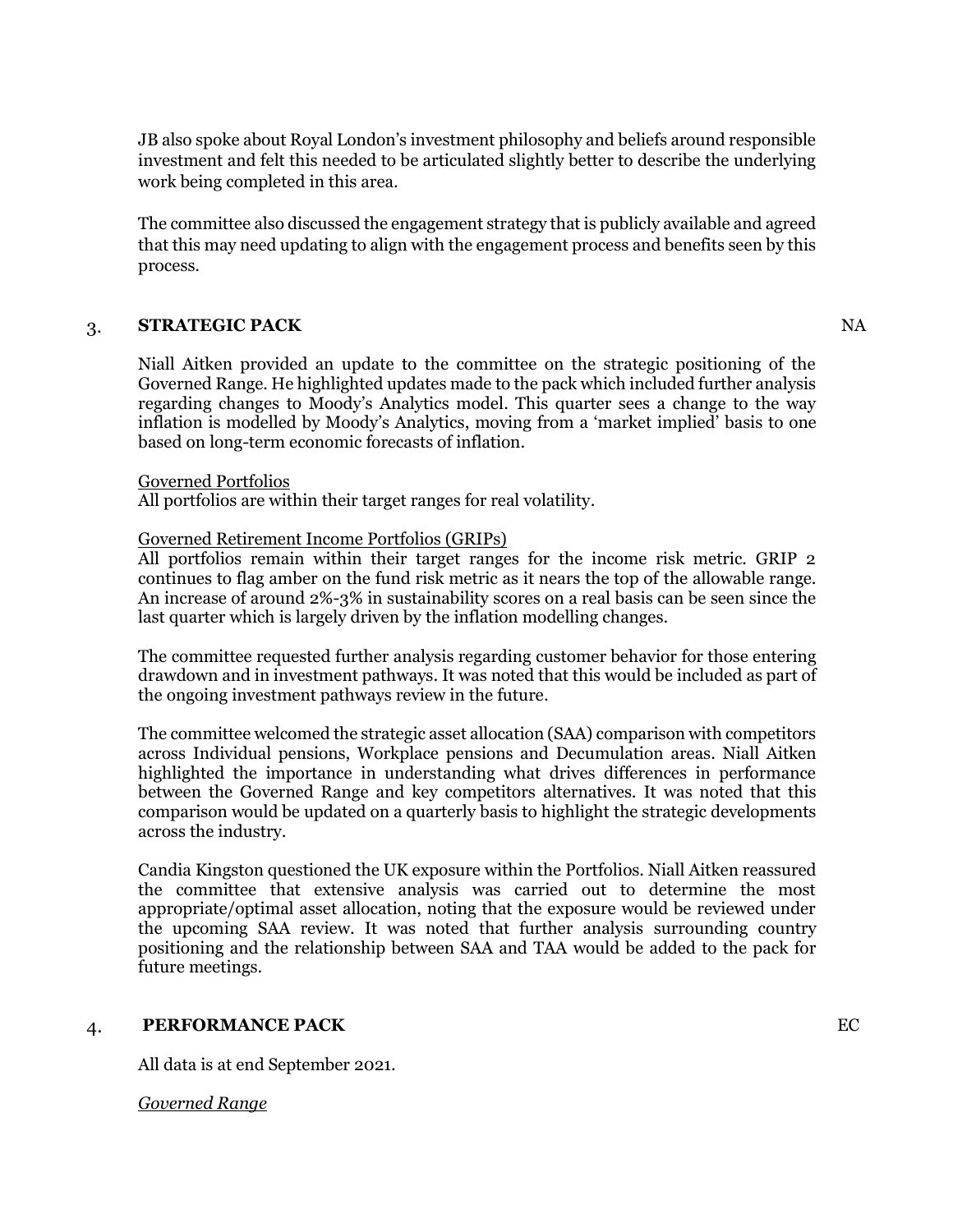All Governed Portfolios outperformed their benchmarks over the quarter. All portfolios are ahead over 1, 3 and 5 years.

All five GRIPs are ahead of their benchmark over the quarter as well as 1, 3 and 5 years.

## RLAM funds

## *Global Managed*

The fund has outperformed benchmark over 1, 3 and 5 years.

#### *Property*

The fund has outperformed benchmark over 1, 3 and 5 years to end of September 2021. As at the end of September 2021, RLPPF cash holding was 13.3%.

#### *Commodity*

The fund is passively managed and has performed in line with expectations benchmark over 1, 3 and 5 years to the end of September 2021.

#### *Sterling Extra Yield*

The fund is outperforming benchmark over 1, 3 and 5 years to the end of September 2021.

#### *Absolute Return Govt Bond*

The fund has outperformed benchmark over 1, 3 and 5 years to the end of September 2021.

*Global High Yield Bond* The fund is outperforming over 1, 3 and 5 years to the end of September 2021.

#### *Global Growth*

The fund outperformed benchmark over 3 and 5 years to the end of September 2021 and is marginally behind over 1 year.

#### *Blackrock Aquila Global Blend*

This is a passive fund which has performed in line with expectations against a composite benchmark of the FTSE All Share Index, FTSE All World Index and MSCI Emerging Markets ESG Leaders Index.

#### *Duration bond funds*

The majority of the duration bond funds are ahead of benchmark with any underperformance being marginal. All funds are ahead of benchmark over 5 years

### *RLI Pension Funds*

#### *Worldwide*

This fund had been flagging red the last two quarters and is now green and over performing vs benchmark over 1, 3 and 5 years. This is mostly down to the long-term overweight position in US equities and shorter-term overweight position in UK. This proposed to be removed from the performance reporting

### *Matrix Pension Funds*

Euan Craig highlighted that there was an improvement in performance over many of the funds, particularly to some of those on watch from previous quarters. Invesco Global Equity, Franklin UK Mid Cap and Invesco Asia have all been on watch and have seen improvements in the 3- and 5-year performance.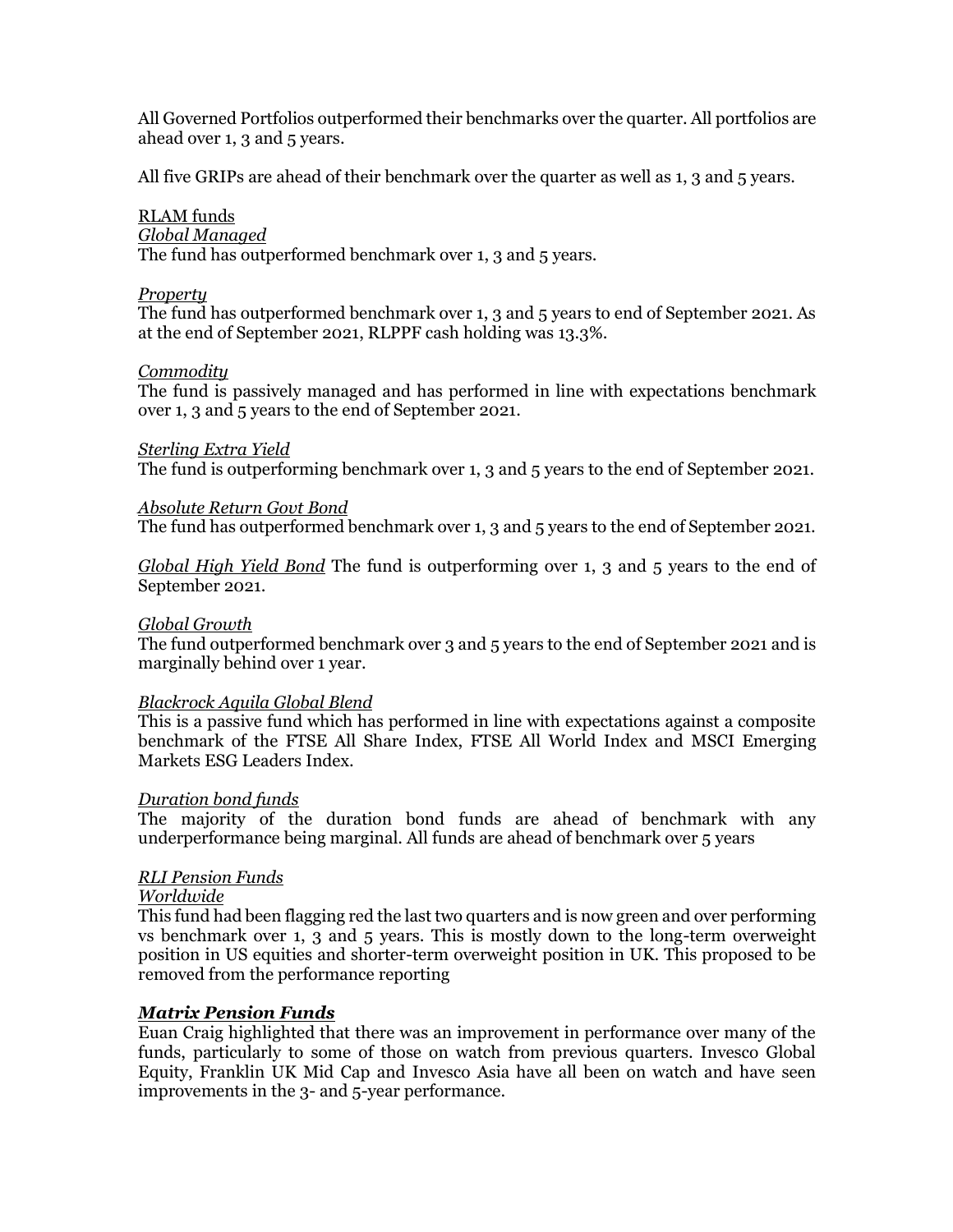#### *Fidelity MoneyBuilder Dividend*

The fund has been flagging red for three consecutive quarters and is underperforming over 1 and 5 years. The team are still comfortable to continue holding the fund, particularly as the 1-year performance is improving. This underperformance here is largely down to a poor Q4 2020.

#### *Franklin UK Mid Cap*

The fund had been flagging red for four consecutive quarters and is now flagging green with strong over performance over 1, and 5 years. Euan Craig proposed that this fund is removed from the performance reporting for future committee meetings.

Some discussion on the proportion of matrix funds that are overperforming was had. Conclusions were that although proportionately they look low, they are statistically significant in comparison to peers. The committee added that the performance framework continues to be successful in monitoring and replacing underperforming funds.

#### 5. **ESG TILTS UPDATE**

Matt Burgess introduced the update by providing positive news on performance figures since the transition from the original passive equity funds in August. Matt mentioned there have been signs of success where a 5 to 10 basis points outperformance vs benchmark was seen, on average across the transitioned funds over the last three months. Matt also noted that this outperformance includes any costs associated with trades, management and transitioning. Even though the fund objectives are to deliver returns in line with a traditional index, this highlighted the fact that member outcomes have not been compromised in this transitional period.

Matt provided more details on the costs of the transition and where risk has been taken since the move from a passive fund. On the tilts specifically, Matt spoke about how the optimisation considers both carbon emissions but also the level of engagement when considering underweighting a company, which is in line with Royal London Asset Management's (RLAM's) exclude and engage policy.

He explained that now the funds allow for a tracking error budget, they can be managed more flexibly than they previously were. For example, stocks can be traded more sensibly to make shorter term gains for the funds. This allows the funds to add more value on a ESG and risk and return point of view.

JB Beckett asked about any current or future innovations that are potential 'game changers'. Matt provided some insight into new modelling techniques that are being used. The techniques make exclusions more dynamic, allowing for shorter term weightings with the ability to include them again in the future, if that company improves its engagement or the market progresses.

6.

### **AOB**

There was no other business to discuss.

### **ACTIONS REQUIRED**

MB

ALL